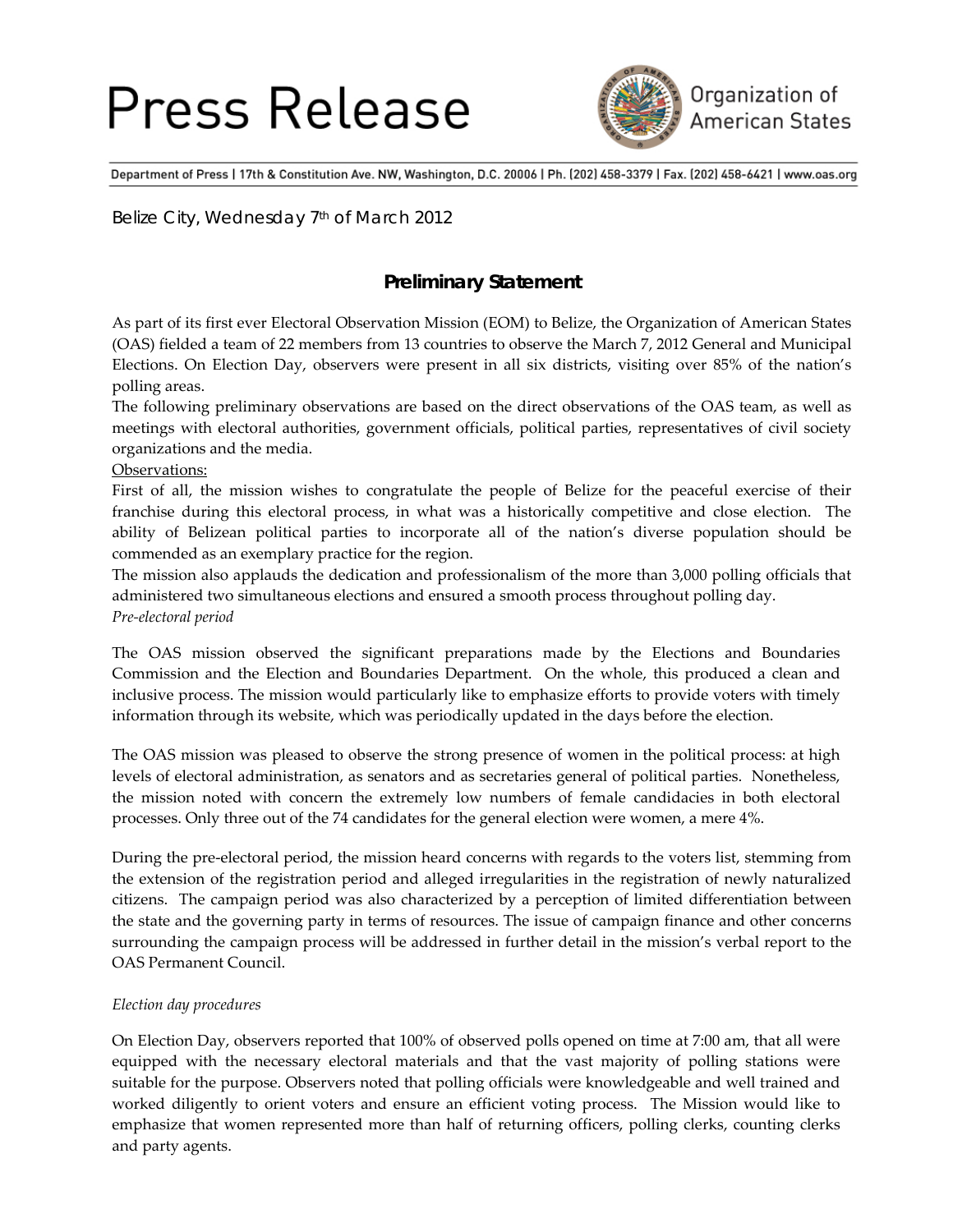# Press Release



### Organization of **American States**

Department of Press | 17th & Constitution Ave. NW, Washington, D.C. 20006 | Ph. (202) 458-3379 | Fax. (202) 458-6421 | www.oas.org

The OAS mission observed that political parties were actively engaged with the electorate, orienting voters and educating them about voting procedures. Agents from the two major parties maintained a presence at all of the polling stations observed by the mission. Nonetheless, the active role played by party activists, who congregated in significant numbers outside of many voting centers, produced a less than conducive environment for the voting process. The electoral propaganda observed in the vicinity of polling stations and the prevalence of t‐shirts bearing candidate names and symbols could be construed as electioneering. At one polling station, an OAS observer witnessed a party activist distributing money immediately outside of the polling center to a group of people after they had voted.

#### *Tabulation and processing of results*

After the close of the polls, ballot boxes were transported to centralized counting offices, where results were tabulated and then relayed to the Elections and Boundaries Department. The incorporation of new procedures to have large polling areas serve as counting stations and to simultaneously count multiple ballot boxes led to a more efficient counting process and prevented excessive delays. However, the counting process still went late into the night. Official results had not yet been disseminated by midnight on Election Day.

Recommendations:

Based on the information gathered by the OAS Electoral Observation Mission during its time in Belize, the mission would like to offer the following recommendations to further strengthen the Belizean electoral process:

1) *The promotion of female participation throughout the electoral process*

The OAS electoral observation mission recommends that efforts be made by both political parties and the government to promote the participation of women in electoral competition. In particular, the mission recommends the development of legal mechanisms to ensure women are incorporated on the ballot and the promotion of training programs for female political leaders. In this light, the fact that a woman was elected to parliament represents a positive step.

### 2) *The Enactment of Campaign Finance Regulations*

The Mission notes that political financing is unregulated in Belize. The current framework places no limits on campaign spending and does not require disclosure of campaign contributions or expenditures. In order to allow voters to make a more informed decision and to ensure more equity in electoral competition, the OAS recommends the development of campaign finance legislation that addresses these gaps.

3) *Reduction of Electioneering in and around Polling Stations*

The Mission recommends that the government and political parties take positive steps towards reducing the role and influence of party activists at voting centers, through more uniform enforcement of the 100 yard boundary around polling stations and through the enactment of stronger mechanisms to protect the ability of voters to vote without outside pressure or fear of reprisal as they exercise their voting rights.